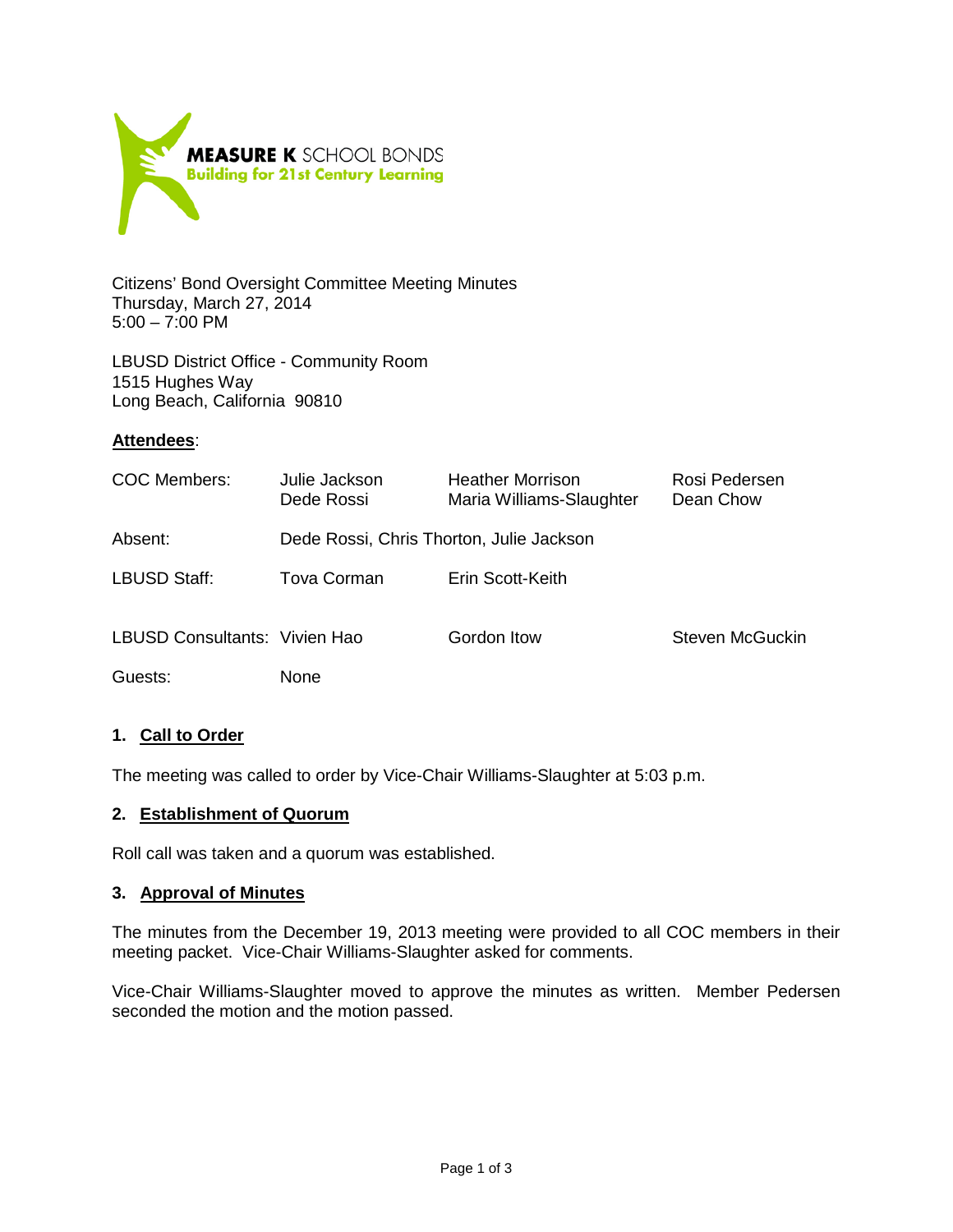## **4. Communications**

Ms. Corman informed the Committee that the second annual Measure K local outreach fair will be held on April 2, 2014 from 11:00 am – 1:00 pm.

Ms. Corman shared that the spring newsletter had recently been sent out, and it included an interview with Vice-Chair Williams-Slaughter.

## **5. Public Comment**

None.

## **6. Staff Reports**

## **Measure K Bond Program Update**

Ms. Corman briefly reviewed the status of the current projects, highlighting important changes. She answered questions from the members.

#### **Quarterly Financial Update**

Ms. Corman introduced Gordon Itow, who provided the quarterly financial update.

Mr. Itow stated that although the new financial reporting format may look slightly different, it contains the same information. He reviewed significant changes and answered questions from the members.

#### **7. Old Business**

None.

#### **8. New Business**

#### **2013 COC Annual Report**

Ms. Corman reviewed the timeline for the annual report. Mr. McGuckin stated he will work with Chair Rossi and Vice-Chair Williams-Slaughter. A draft was shared with the Committee in March and the Committee reviewed the report. The report will be presented for Board approval in May.

#### **9. Announcements**

Ms. Corman stated that the new bi-laws require only four meetings instead of four meetings plus two additional meetings, as the previous bi-laws set forth. Therefore, as Measure K projects are moving from planning into construction, the next COC meeting will most likely be held at a Measure K construction site. A tour of the site will be optional to the COC members.